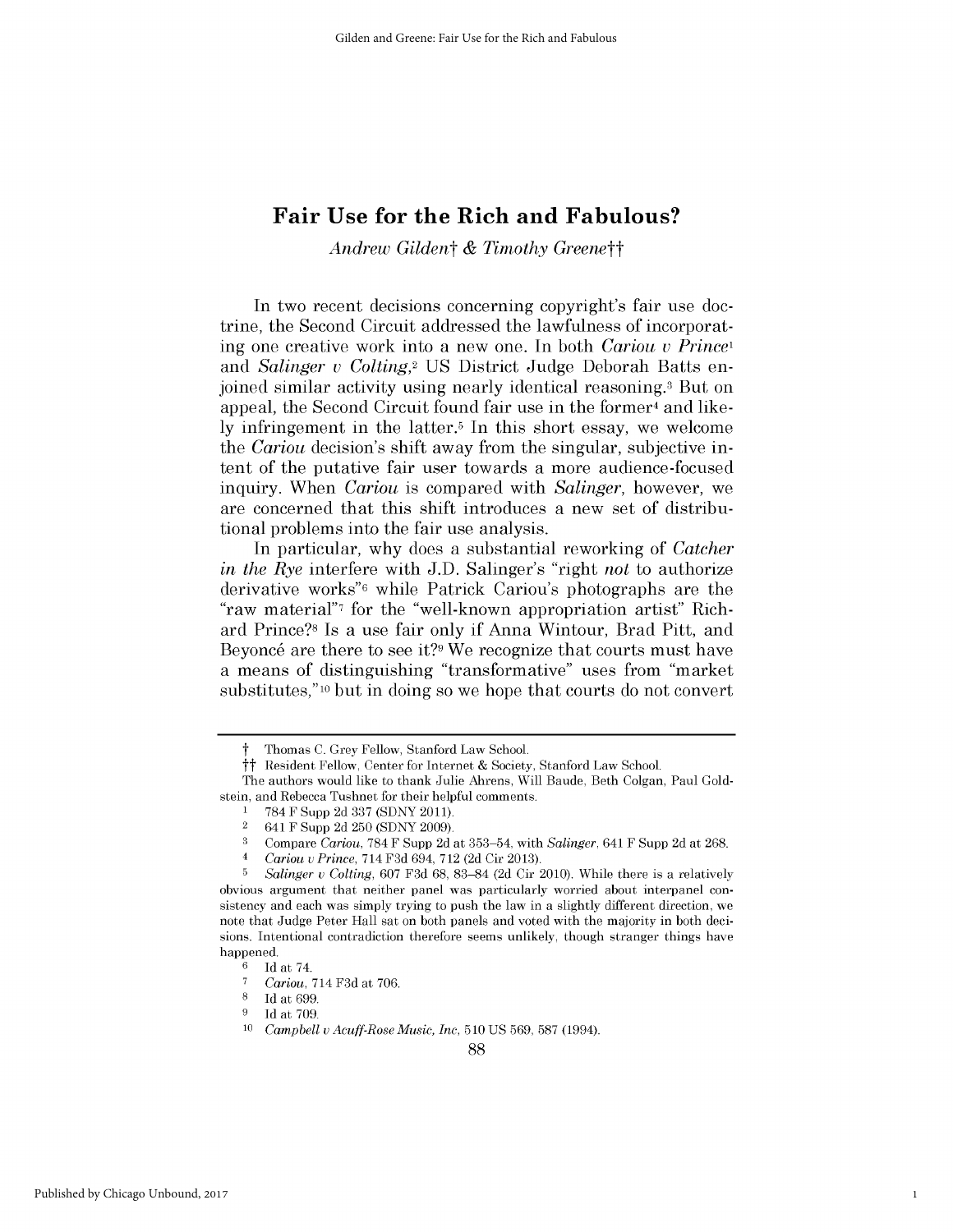the right to rework, comment on, or otherwise engage with creative works into a privilege largely reserved for the rich and fa**mous.**

## **I.** DISTRICT **COURT OPINIONS:** *SALINGER AND CARIOU* **IN THE SOUTHERN** DISTRICT

In both *Salinger and Cariou,* Judge Batts rejected a fair use defense for creative endeavors that she found insufficiently critiqued and commented on earlier copyrighted works. In *Salinger,* Fredrik Colting's novel, *60 Years Later: Coming Through the Rye,* featured a number of storylines and characters from **J.D.** Salinger's *Catcher in the Rye,* including a seventy-six-year-old Holden Caulfield and a character modeled on Salinger himself.<sup>11</sup> *In Cariou,* Richard Prince incorporated photos taken **by** Patrick Cariou of Jamaican Rastafarians into a series of thirty paintings, titled *Canal Zone,* that was exhibited in **2008** at the Gagosian Gallery in Manhattan.12 In both cases Judge Batts issued an injunction—preliminary in *Salinger*, permanent in *Cariou* solely based on the merits, without considering the additional requirements for injunctive relief.13

*In Salinger,* Judge Batts rejected Colting's argument that his novel was a "parody" of *Catcher* and therefore a permissible "transformative use."14 Considering the purpose and character of the use,15 Judge Batts stated that parody includes "only those elements which criticize or comment upon the source author's work[ **]"** and concluded that *60 Years* "contains no reasonably

**<sup>11</sup>** *Salinger,* 641 F Supp 2d at 258.

<sup>12</sup> Some of the paintings took enlarged, cropped, and tinted versions of Cariou's photographs and collaged and painted elements on top of them. Other paintings used the photographs as collage elements alongside other appropriated photos. See *Cariou,* 714 **F3d** at **669** n 2.

**<sup>13</sup>**See *Winter v Natural Resources Defense Council,* **555 US 7,** 20 **(2008) ("A** plaintiff seeking a preliminary injunction must establish that he is likely to succeed on the merits, that he is likely to suffer irreparable harm in the absence of preliminary relief, that the balance of equities tips in his favor, and that an injunction is in the public interest."); *eBay Inc v MercExchange, LLC,* 547 **US 388 (2006)** (vacating a permanent injunction where the Federal Circuit failed to apply traditional four-part test for injunctive relief).

*<sup>14</sup> Salinger,* 641 F Supp **2d** at **256-57.** See also *Campbell v Acuff-Rose Music, Inc,* **510 US 569, 579-80** (1994) ("[P]arody has an obvious claim to transformative value.").

**<sup>15</sup>** Section **107** of the Copyright Act instructs courts to consider four factors in determining whether a use of a copyrighted work is fair: the purpose and character of the use, the nature of the copyrighted work, the amount and substantiality of the portion used, and the effect on the potential market for the copyrighted work. See **17 USC** *§* **107.** Although Judge Batts considered all four fair use factors, her analyses in the two decisions largely focused on the first and fourth factors, and accordingly ours does as well.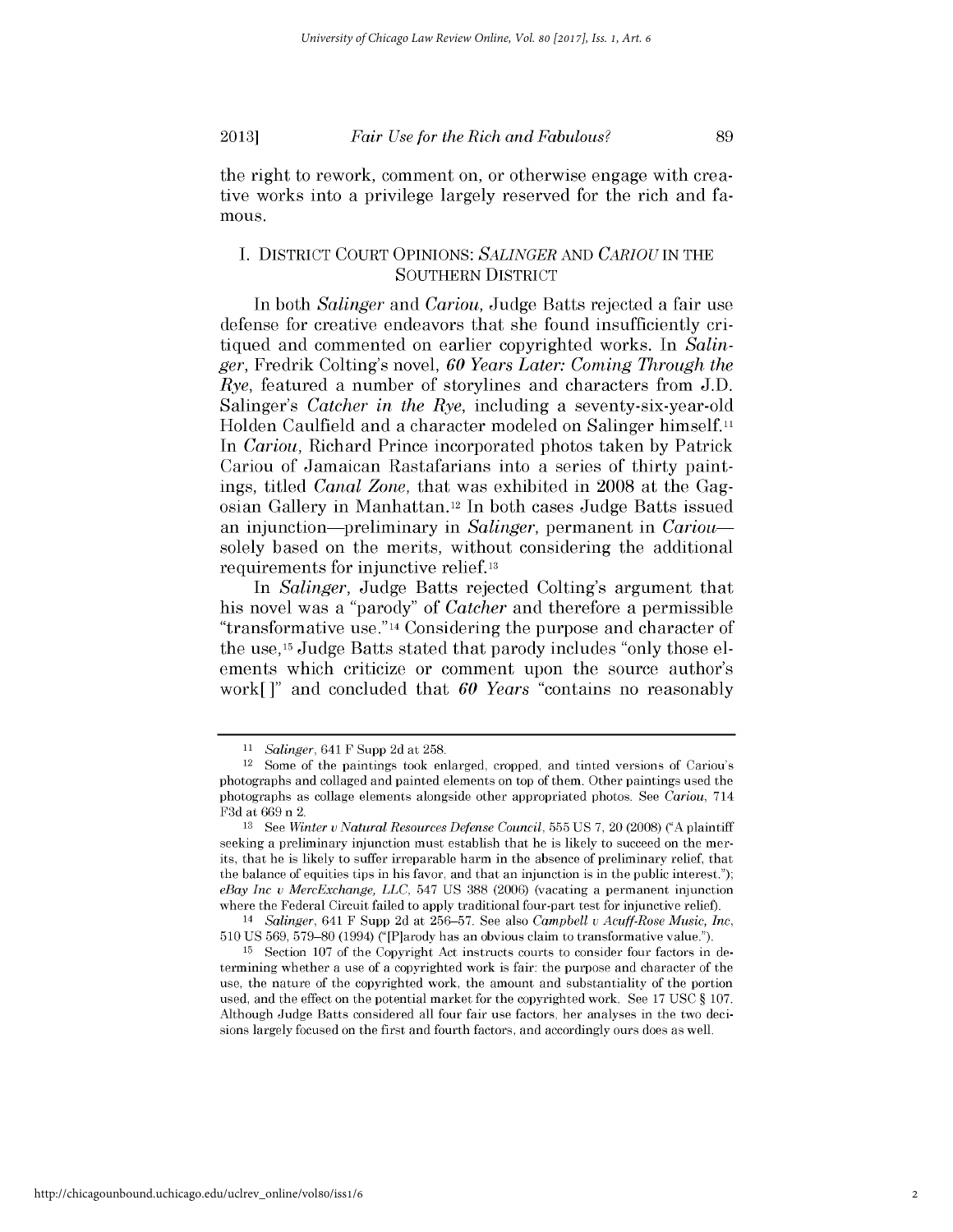discernable [sic] rejoinder or specific criticism of any character or theme of *Catcher."* **16** Even though the novel, according to literary expert Martha Woodmansee, "critically examin[ed] the character Holden, and his presentation in *Catcher* as an authentic and admirable (maybe even heroic) figure," Judge Batts observed that the themes in *60 Years* were "already thoroughly depicted and apparent in Salinger's own narrative about Caulfield." 17 Moreover, given earlier statements **by** reviewers and the defendant himself that *60 Years* was a "marvelous sequel" and "tribute" to *Catcher,18* "[i]t [was] simply not credible for Defendant Colting to assert now that his primary purpose was to critique Salinger and his persona."19

Regarding the effect of the use upon the potential market for the copyrighted work, Judge Batts concluded, "the publishing of *60 Years* and similar widespread works could substantially harm the market for a *Catcher* sequel or other derivative works."20 It didn't matter that Salinger "ha[d] not demonstrated any interest in publishing a sequel or other derivative work of *Catcher,"* because he "ha[d] the right to change his mind" and was "entitled to protect *his opportunity to sell his* [derivative works]."<sup>21</sup> Moreover, "[j]ust as licensing of derivatives is an important economic incentive to the creation of originals, so too will the right *not* to license derivatives sometimes act as an incentive to the creation of originals."22

Judge Batts's decision two years later in *Cariou* employed a remarkably similar analysis.23 Judge Batts reiterated, "all of the precedent this Court can identify imposes a requirement that the new work in some way comment on, relate to the historical context of, or critically refer back to the original works."24 Relying principally on Prince's testimony that he didn't "really have a message," Judge Batts concluded, "Prince **did** not intend to comment on any aspects of the original works or on the broader

**<sup>16</sup>***Salinger,* 641 F Supp **2d** at **257-58.**

**<sup>17</sup> Id** at **258.**

**<sup>18</sup> Id** at **260** n **3.**

**<sup>19</sup>**Id at **262.**

<sup>20</sup>*Salinger,* 641 F Supp **2d** at **267.**

<sup>21</sup>**Id** at **268** (alteration omitted), quoting *Salinger u Random House, Inc,* **811 F2d 90, 99 (2d** Cir **1987)** (barring inclusion of Salinger's unpublished letters in an unauthorized biography).

*<sup>22</sup> Salinger,* 641 F Supp **2d** at **268.**

**<sup>23</sup> See** *Cariou,* **784** F Supp **2d** at 343-54.

<sup>24</sup>**Id** at 348.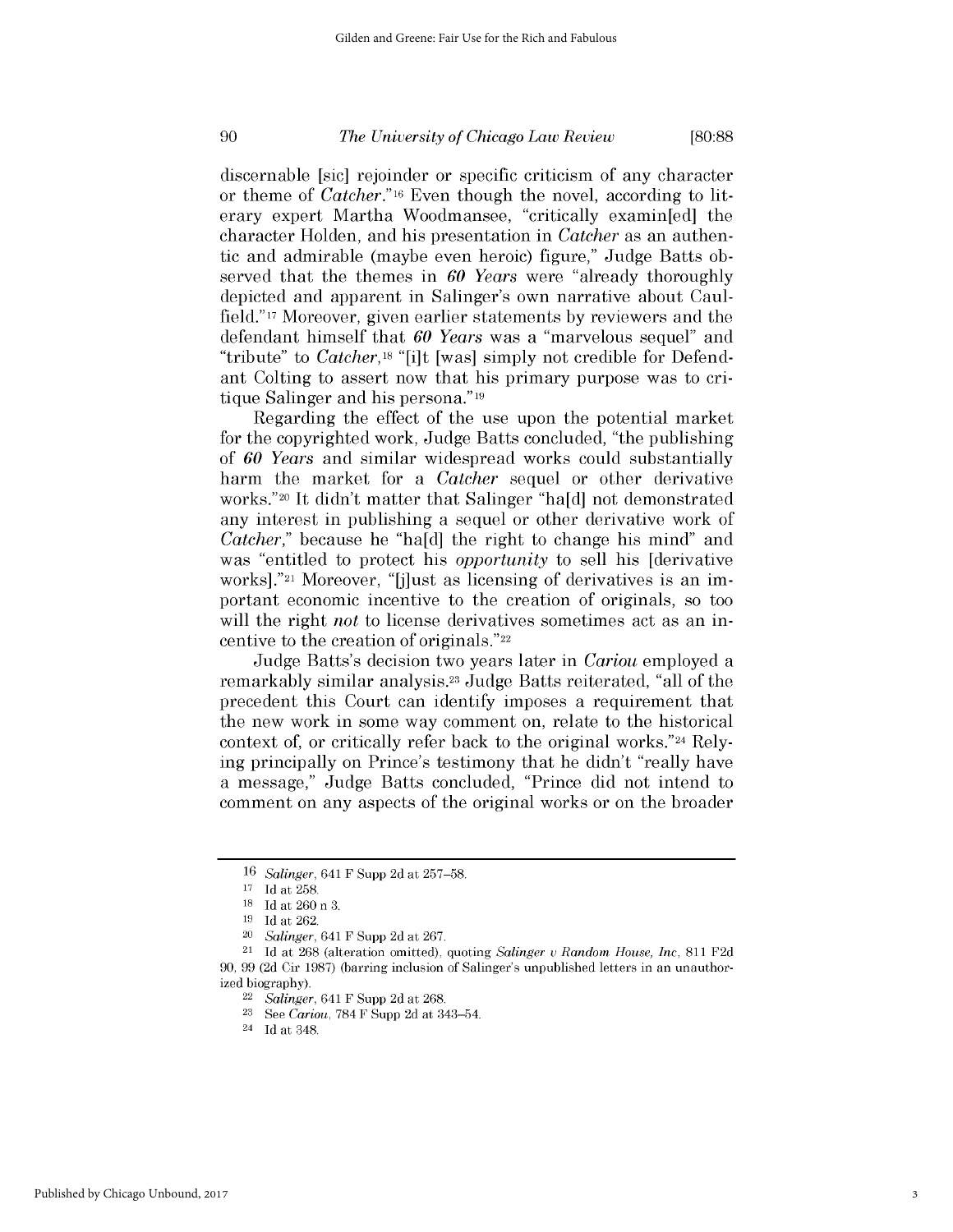culture."25 Additionally, as in *Salinger,* "Defendants' protestations that Cariou has not marketed his Photos more aggressive**ly ...** [were] unavailing."26 Judge Batts reiterated that it is the "potential market" for derivatives that matters for purposes of fair use, "even **if** the author has disavowed any intention to publish them during his lifetime."27 Accordingly, Judge Batts **(1)** granted summary judgment to Cariou; (2) barred defendants from selling, displaying, and marketing the *Canal Zone* paintings; and **(3)** ordered them to "deliver up for impounding, destruction, or other disposition **.** . **.** all infringing copies of the Photographs."28

## **II. COURT** OF **APPEALS OPINIONS:** *SALINGER* **AND** *CARIOUAT* **THE SECOND CIRCUIT**

Despite the similar analyses in each case—defendants had not intended to comment on plaintiffs' work, and it was legally irrelevant that plaintiffs had not actively pursued derivative markets—on appeal the two Second Circuit panels reached opposing results.

*In Salinger,* the court's decision focused primarily on the appropriate standard for issuing a preliminary injunction, and it remanded to the district court to apply the correct test. The court ordered the district court to consider the defendant's "First Amendment interest in the freedom to express him or herself' and the "public's interest in free expression," but also noted "a copyright holder might also have a First Amendment interest in *not* speaking."29

Although the court vacated the preliminary injunction, it nonetheless "in the interest of judicial economy" noted that "there is no reason to disturb" the district court's consideration of the merits. 30 The Second Circuit mentioned the district court's observations that "parody must critique or comment on the work itself," and the panel found no clear error in Judge Batts's determination that it was "simply not credible for Defendant Colting to assert  $\lceil \cdot \rceil$ ... that his primary purpose was to critique Sal-

**<sup>25</sup> Id** at 349.

**<sup>26</sup> Id** at **353.**

**<sup>27</sup>***Cariou,* **784** F Supp **2d** at **353** (quotation marks omitted).

**<sup>28</sup> Id** at **355.**

**<sup>29</sup>***Salinger,* **607 F3d** at **81.**

**<sup>30</sup> Id** at **83**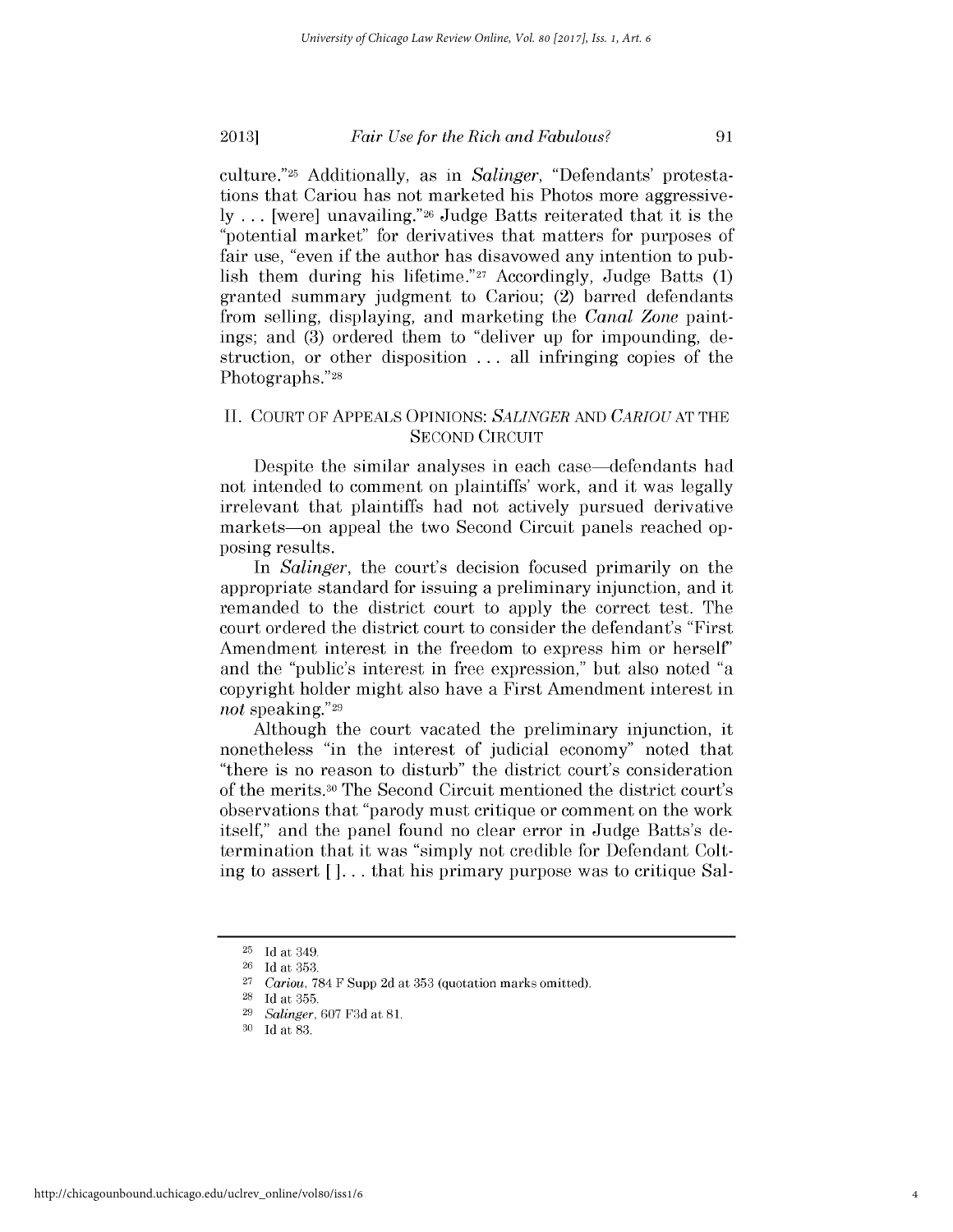inger and his persona."31 The panel acknowledged that it "may be" that fair use could favor a defendant without a "transformative *purpose,"* but it concluded that in light of "the District Court's credibility finding together with all the other facts in this case[,] **.** . **.** Defendants are not likely to prevail in their fair use defense."32

In *Cariou*, the Second Circuit took a different stance towards the accused infringer's stated intentions and the copyright owner's right not to authorize derivatives. Under the purpose and character of the use, the court declared, "The law imposes no **requirement** that a work comment on the original or its author in order to be considered transformative."33 Instead, "[i]f the secondary use adds value to the original-if [the original work] is used as raw material, transformed in the creation of new information, new aesthetics, new insights and understandings-this is the very type of activity that the fair use doctrine intends to protect."34 Because at least twenty-five35 of Prince's paintings "manifest[ed] an entirely different aesthetic from Cariou's photographs," they were "transformative as a matter of law."36

In contrast to the witness-credibility determination found dispositive in *Salinger,* the Court of Appeals found inconsequential Cariou's statement that he doesn't "really have a message."37 The Second Circuit emphasized that "Prince's work could be transformative even without commenting on Cariou's work or on culture, and even without Prince's stated intention to do **so."38** Instead, "[w]hat is critical is how the work in question appears to the reasonable observer, not simply what an artist might say about a particular piece or body of work."39

This central concept of a "reasonable observer" also appears to have driven the court's analysis of the effect on the potential market. The court observed that Prince's work "appeals to an entirely different sort of collector than Cariou's" and that the

Published by Chicago Unbound, 2017

**<sup>31</sup>** Id at 73, 83.

**<sup>32</sup> Id** at **83.**

**<sup>33</sup>***Cariou,* 714 **F3d** at **706.**

<sup>34</sup>**Id** (alteration omitted).

**<sup>35</sup>**The court remanded as to the remaining five works, which the court found "do not sufficiently differ" from the originals "for us to confidently make a determination about their transformative nature as a matter of law." **Id** at **710-11.**

**<sup>36</sup> Id** at **706, 711.**

**<sup>37</sup>***Cariou,* 714 **F3d** at **707.**

**<sup>38</sup> Id.**

**<sup>39</sup> Id** at **709**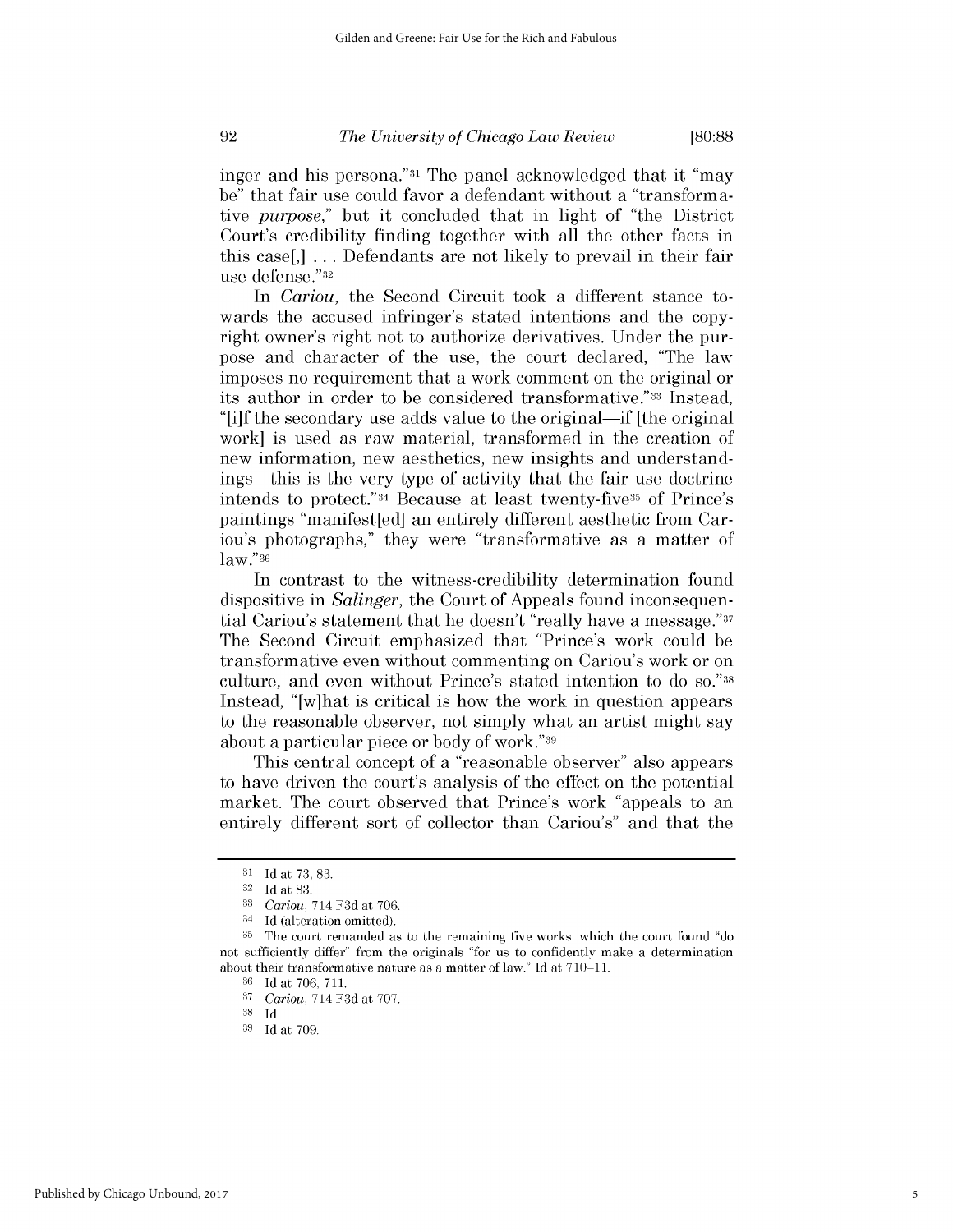opening dinner for the Gagosian show "included a number of the wealthy and famous."40 The invitation list included:

Jay-Z and Beyonce Knowles, artists Damien Hirst and Jeff Koons, professional football player Tom Brady, model Gisele Bundchen, *Vanity Fair* editor Graydon Carter, *Vogue* editor Anna Wintour, authors Jonathan Franzen and Candace Bushnell, and actors Robert DeNiro, Angelina Jolie, and Brad Pitt.41

Moreover, Prince sold eight artworks for \$10,480,000, and exchanged seven others for works **by** Larry Rivers and Richard Serra. **By** contrast, "Cariou ha[d] not aggressively marketed his work, and ha[d] earned just over **\$8,000** in royalties."42 The court clarified that an accused infringer only usurps the market for derivatives "where the infringer's target audience and the nature of the infringing content is the same as the original,"43 and there was nothing to suggest that anyone wouldn't purchase Cariou's work as a result of the "market space that Prince's work has taken **up."44** The court accordingly vacated the injunction, reversed as to twenty-five of Prince's paintings, and remanded as to the remaining five.45

#### III. FAIR **USE** FOR THE RICH **AND FABULOUS?**

The Second Circuit's opinion in *Cariou* significantly **im**proves the state of copyright fair use precedent (at least in the Second Circuit), but is **by** no means perfect. The opinion takes great strides in jettisoning the much-criticized "commentary" requirement in favor of a broader understanding of transformative use, but it loses its footing in emphasizing the differences in cultural and economic status among the art, artists, and audiences in question.46

<sup>40</sup> **Id.**

<sup>41</sup>*Cariou,* 714 **F3d** at **709.**

<sup>42</sup> **Id.**

<sup>43</sup> **Id.**

<sup>44</sup> **Id.**

<sup>45</sup>*Cariou,* 714 **F3d** at **712 &** n **5** (observing that "destruction of Prince's artwork would be improper and against the public interest").

<sup>46</sup> In addition to the two concerns described in depth in this Part, we also note briefly the *Cariou* court's unfortunate decision to analyze Prince's works individually instead of relative to each other. Especially with respect to appropriation art, the transformative effect of a work that may seem minimally transformative in isolation will often become apparent only when the work is considered in thematic context.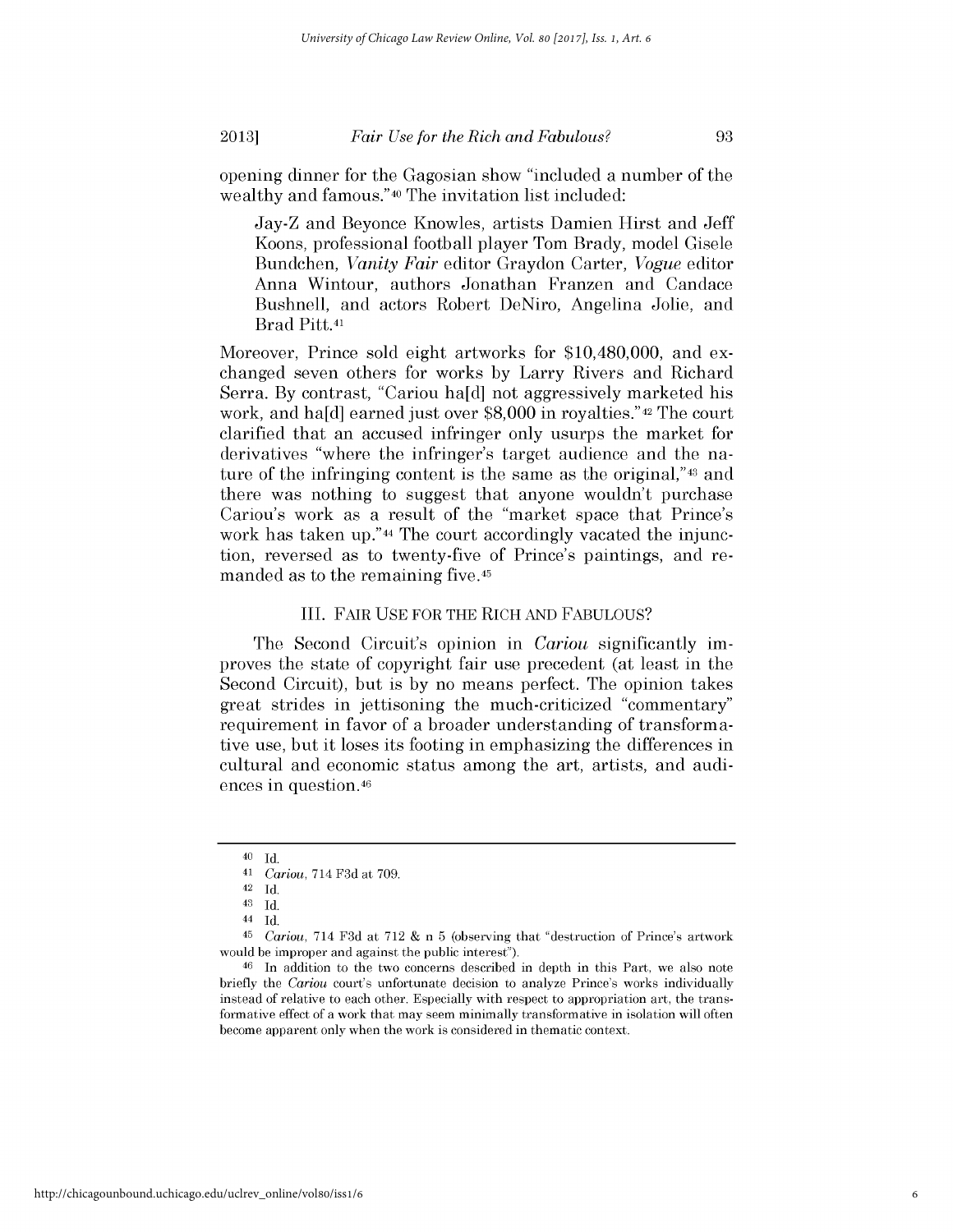#### *A. Cariou's* Virtues

First, the Second Circuit's opinion in *Cariou* shifted the doctrine away from a rather long line of cases requiring the putative fair user to "at least in part" comment on the borrowed work itself.47 Although "comment" is mentioned in **§** 107's nonexhaustive list of activities protected as fair use, **48** the statute in no way limits the object of this commentary to the copyrighted work itself. Nonetheless, when confronted with expressive works, many courts have drawn from Justice Kennedy's concurrence in *Campbell v Acuff-Rose Music, Inc49* and turned the first-factor analysis into a categorical binary. These courts distinguished parody, which comments directly on the work from which it draws, from satire, which comments more broadly on society. This distinction ultimately reduced to the question: What is the second user commenting on? "Parodies" were generally held protected while "satires" were not.50

*Cariou,* more than any other case to this **point,51** clarifies how unhelpful the parody/satire distinction is in analyzing fair

Published by Chicago Unbound, 2017

**<sup>47</sup>***Campbell* v *Acuff-Rose Music, Inc,* **510 US 569, 580** (1994). See also Part **I.** Other nonexpressive uses are often found transformative on grounds of transformative *purpose.* See, for example, *Bill Graham Archives u Dorling Kindersley Ltd,* 448 **F3d 605, 612-13 (2d** Cir **2006)** (holding the use of copyrighted posters as part of historical account of the Grateful Dead to be fair use); *Hofheinz u A & E Television Networks,* 146 F Supp **2d** 442, 446 **(SDNY** 2001) ("[O]ur cases establish that biographies in general and critical biographies in particular, fit 'comfortably within' these statutory categories 'of uses illustrative of uses that can be fair."'); *Perfect 10, Inc u Amazon.com, Inc,* **508 F3d** 1146, **1165** (9th Cir **2007)** (holding that Google's use of thumbnail images for its search engine was **"highly** transformative").

**<sup>48 17</sup> USC** *§* **107 ("** [T]he fair use of a copyrighted work **...** for purposes such as criticism, comment, news reporting, teaching (including multiple copies for classroom use), scholarship, or research, is not an infringement of copyright.").

<sup>49</sup>**510 US 569** (1994).

**<sup>50</sup>**See, for example, *Suntrust Bank u Houghton Mifflin Co,* **268 F3d 1257, 1269** (11th Cir 2001) (finding a novel that utilized characters and scenes from *Gone with the Wind* a "specific criticism of and rejoinder to the depiction of slavery and the relationships between blacks and whites" in *Gone with the Wind"); Leibovitz* v *Paramount Pictures Corp,* **137 F3d 109,** 114 **(2d** Cir **1998)** ("Applying *Campbell* **...** we inquire whether Paramount's advertisement 'may reasonably be perceived,' as a new work that 'at least in part, comments on' Leibovitz's photograph."), quoting *Campbell,* **510 US** at **580-82;** *Dr. Seuss Enterprises, LP u Penguin Books USA, Inc,* **109 F3d** 1394, 1401 (9th Cir **1997)** ("Although *The Cat NOT in the Hat!* does broadly mimic Dr. Seuss' characteristic style, **it** does not hold *his style* up to ridicule."). See also Bruce P. Keller and Rebecca Tushnet, *Even More Parodic than the Real Thing: Parody Lawsuits Revisited,* 94 Trademark Rep **979, 984-99** (2004) (collecting and describing cases).

**<sup>51</sup>**Other cases, like *Blanch u Koons,* 467 **F3d** 244 **(2d** Cir **2006),** signaled a shift away from the commentary requirement, but none did so as firmly and explicitly as *Cariou. See Blanch,* 467 **F3d** at **253** (finding fair use where appropriation artist Jeff Koons'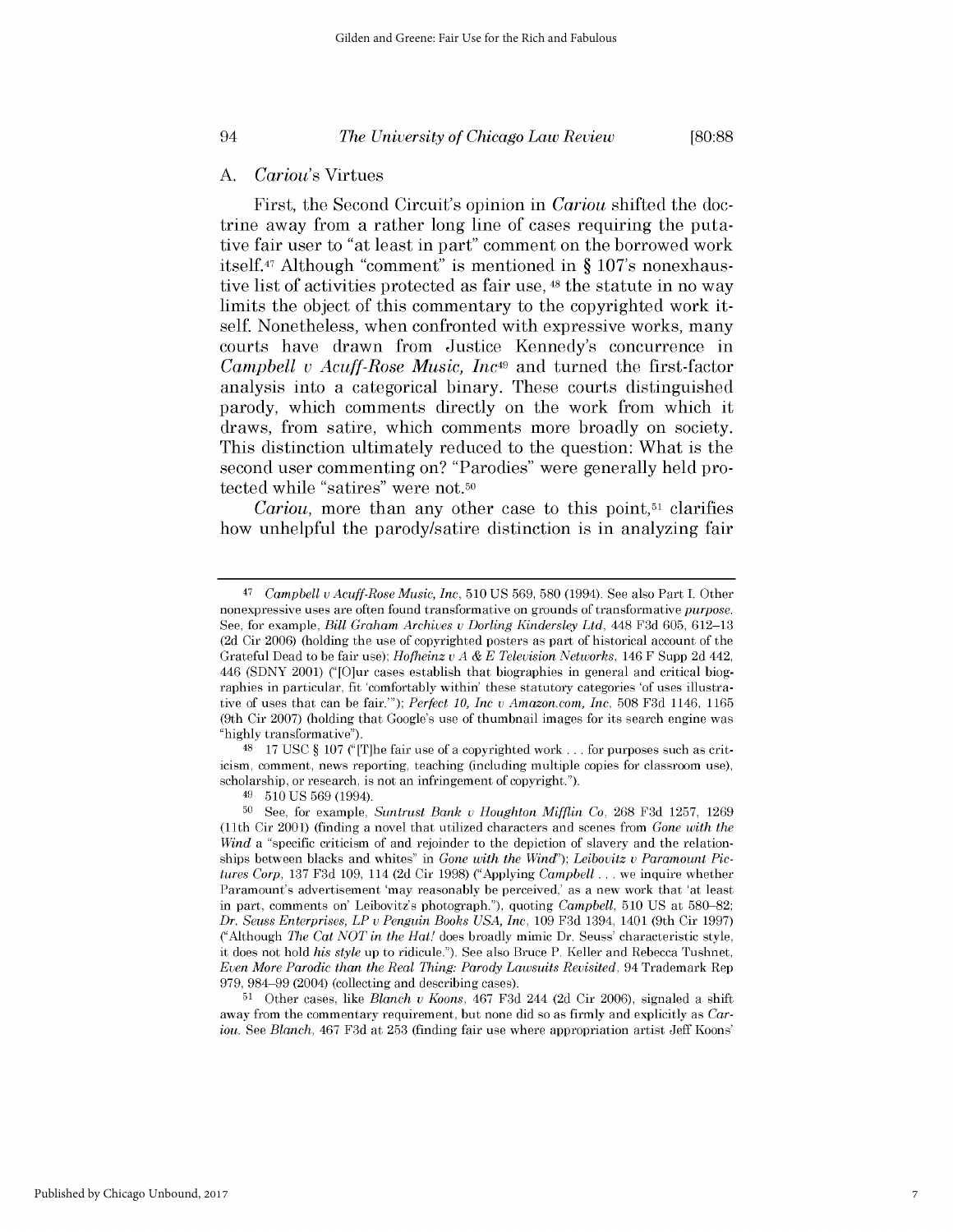use and ultimately how pernicious the distinction can be in practice.52 Scholars have noted many problems with the parody/satire distinction, including the lack of a "true division" between the labels<sup>53</sup> and the distinction's "[p]ractical [s]1ipperiness."54 Most importantly, though, the "parody" and "satire" labels turn out to be poor proxies for determining whether a given use should be held fair when the other fair use factors are considered. As Bruce Keller and Professor Rebecca Tushnet note, neither label offers any real guidance for distinguishing "markets that copyright owners are unlikely to develop" from those they might develop.55 Further, the distinction doesn't account for the significant social value created **by** a welldone satire-dissent can be a value in itself,56 allowing for societal discussion about normative values through a common means of expression and understanding.57 Moving beyond the parody/satire distinction, an appropriation artist should not be categorically barred from her chosen genre due to concerns about copyright infringement any more than a biographer should need to be a literary analyst in order for her work to qualify for fair use's protection.58 The "commentary on the original" require-

54 Keller and Tushnet, 94 Trademark Rep at **992** ("When a 'fertile imagination or a literature degree' can define a work as parody instead of satire, we should be unsurprised that lawyers possessed of one (or both) can manipulate the distinction.") (citation omitted), quoting Melville B. Nimmer and David Nimmer, 4 *Nimmer on Copyright §* **13.02[C][2]** at **13-217** (Bender 2002).

**55 Id** at **995-99** (noting many instances of publishers licensing or creating parodies of their own works).

**58 See** generally Michael **C.** Donaldson, *Refuge from the Storm: A Fair Use Safe Harbor for Non-fiction Works,* **59 J** Copyright Socy **USA 477** (2012).

used a copyrighted photograph "as fodder for his commentary on the social and aesthetic consequences of mass media").

**<sup>52</sup>**See *Cariou,* 714 **F3d** at **707-08.**

**<sup>53</sup>**Keller and Tushnet, 94 Trademark Rep at **985** (cited in note **50),** citing Tyler T. Ochoa, Dr. Seuss, the Juice and Fair Use: How the Grinch Silenced a Parody,  $45 \text{ J}$  Copyright Socy **USA** 546, **557 (1998).** This view, however, is not universal. See, for example, Richard **A.** Posner, *When Is Parody Fair Use?,* 21 **J** Legal Stud **67, 71 (1992)** ("[T]he [parody] doctrine should provide a defense to infringement only if the parody uses the parodied work as a target rather than as a weapon or . . . simply as a resource to create a comic effect.").

**<sup>56</sup> See** Rebecca Tushnet, *Copy This Essay: How Fair Use Doctrine Harms Free Speech and How Copying Serves It,* 114 Yale L **J 535,** 549-52 (2004).

**<sup>57</sup> See** Michael **A.** Einhorn, *Miss Scarlett's License Done Gone!: Parody, Satire, and Markets,* 20 Cardozo Arts **&** Ent L **J 589,** 603-04 (2002) ("The gains to the general public from satire, if anything, seem greater than in parody. There are profound benefits to be had when artists and writers can make use of recognized artifacts and icons to ridicule or criticize political institutions, cultural values, or media presentations."); Rosemary **J.** Coombe, *The Cultural Life of Intellectual Properties: Authorship, Appropriation, and the Law* 264-72 (Duke **1998).**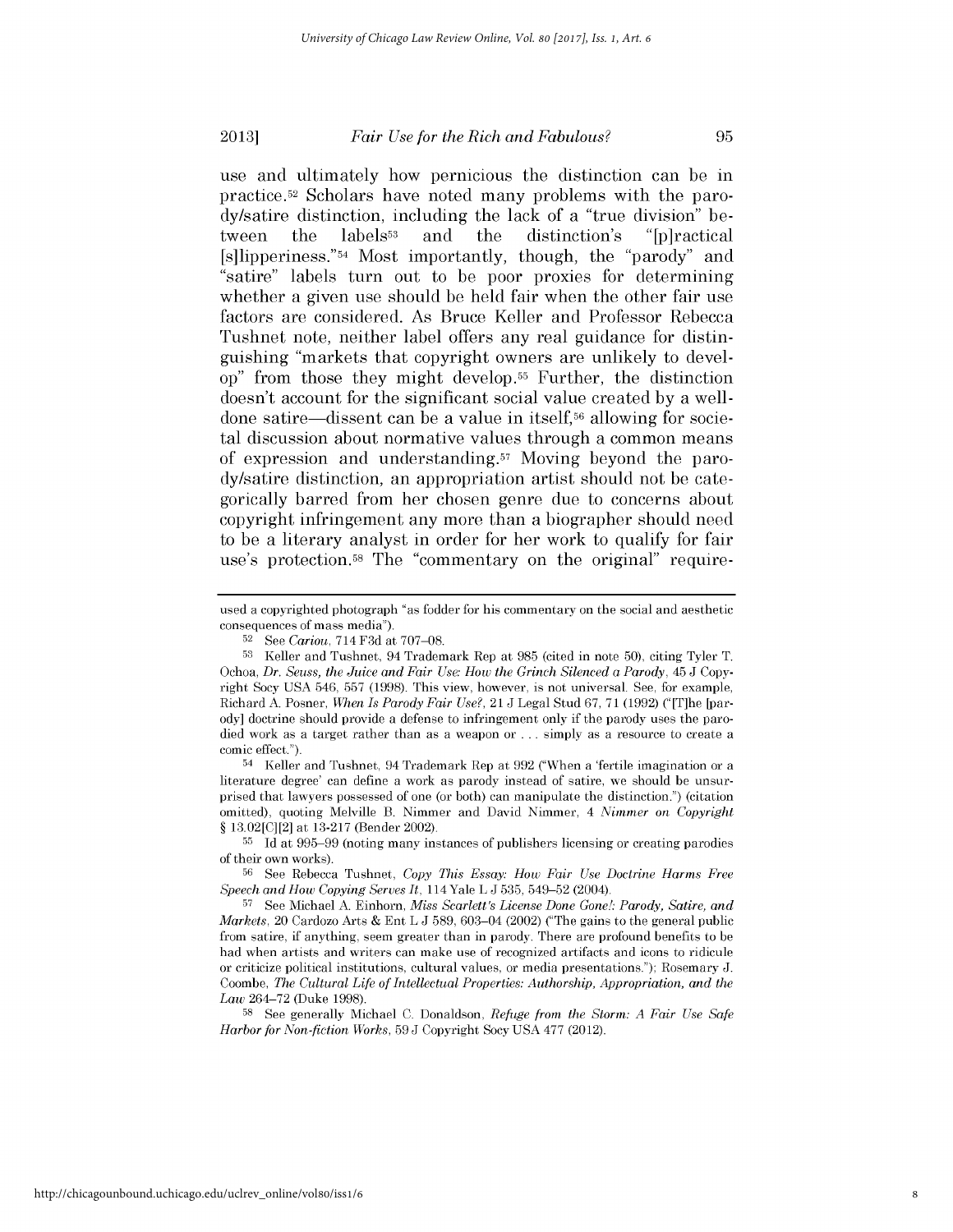ment and related parody/satire distinction unduly impinges on artists' right to speak freely using their chosen media.

Second, the Court of Appeals in *Cariou* rightfully moved away from past cases' reliance on the artist's authorial intent in determining whether a use might be fair.59 For years, courts have struggled with how to differentiate the "real artists" from those who use copyrighted works "to avoid the drudgery in working up something fresh."60 *Cariou* recognizes the futility in trying to distinguish "real" from "post-hoc" artistic purposes. Purposes are *always* varied and sometimes conflicting, making it impossible, or at least unnecessarily reductive, to try to identify an artist's sole motivation in using a work.61 *Cariou* wisely takes the highly manipulable question of artistic intent<sup>62</sup> out of the

9

**<sup>59</sup>***Cariou,* 714 **F3d** at **707** ("What is critical is how the work in question appears to the reasonable observer, not simply what an artist might say about a particular piece or body of work. Prince's work could be transformative **.** . **.** even without Prince's stated intention to [comment on Cariou's work or on culture]."). For cases attempting to identify individual purposes behind a work, see *Castle Rock Entertainment u Carol Publishing Group, Inc,* **150 F3d 132,** 143 **(2d** Cir **1998)** *("The SATs* plain purpose, therefore, is not to expose *Seinfelds* 'nothingness,' but to satiate *Seinfeld* fans' passion for the 'nothingness' that *Seinfeld* has elevated into the realm of protectable creative expression."); *Ringgold* v *Black Entertainment Television, Inc,* **126 F3d 70, 78** n **8 (2d** Cir **1997)** ("Ringgold's work was used **by** defendants for precisely the decorative purpose that was a principal reason why she created it.").

*<sup>60</sup>Campbell,* **510 US** at **580.** See also, for example, *Elvis Presley Enterprises, Inc u Passport Video,* 349 **F3d 622, 628** (9th Cir **2003)** (characterizing the defendant's use as "seek[ing] to profit at least in part from the inherent entertainment value of Elvis' appearances"); *Warner Brothers Entertainment Inc u RDR Books,* **575** F Supp **2d 513,** 547 **(SDNY 2008) ("[A]** copier is not entitled to copy the vividness of an author's description for the sake of accurately reporting expressive content.").

**<sup>61</sup>**See Julie Cohen, *Creativity and Culture in Copyright Theory,* 40 **UC** Davis L Rev **1151, 1178 (2007)** ("There is broad agreement among creative individuals of all types that creativity is characterized pervasively **by** a *not knowing* in advance that encompasses both inspiration and production."); Ochoa, 45 **J** Copyright Socy **USA** at **557** ("[The parody/satire distinction] assumes that courts can definitively determine an author's intent in writing a particular work, a task that many literary scholars argue is both foolish to attempt and impossible to achieve.") (footnote omitted). For commentary on the descriptive failures of an atomistic model of creativity, see Rebecca Tushnet, *Economies of Desire: Fair Use and Marketplace Assumptions,* **51** Wm **&** Mary L Rev **513, 522-37** (2010) (describing how "[m]any standard experiences of creativity simply do not fit into the [pecuniary] incentive model[ **]").**

**<sup>62</sup>**The two Second Circuit decisions addressing work **by** artist Jeff Koons highlight the manipulability of artist statements as evidence of fair use. Compare *Rogers u Koons,* **960 F2d 301, 309 (2d** Cir **1992)** (noting Koons's statement that the meaning of the particular underlying works he utilized was immaterial to his artistic purposes), with *Blanch,* **396** F Supp **2d** at **480-81,** affd 467 **F3d** 244 **(2d** Cir **2006):**

To me, the legs depicted in the Allure photograph are a fact in the world, something that everyone experiences constantly; they are not anyone's legs in particular. **By** using a fragment of the Allure photograph in my painting, **I** thus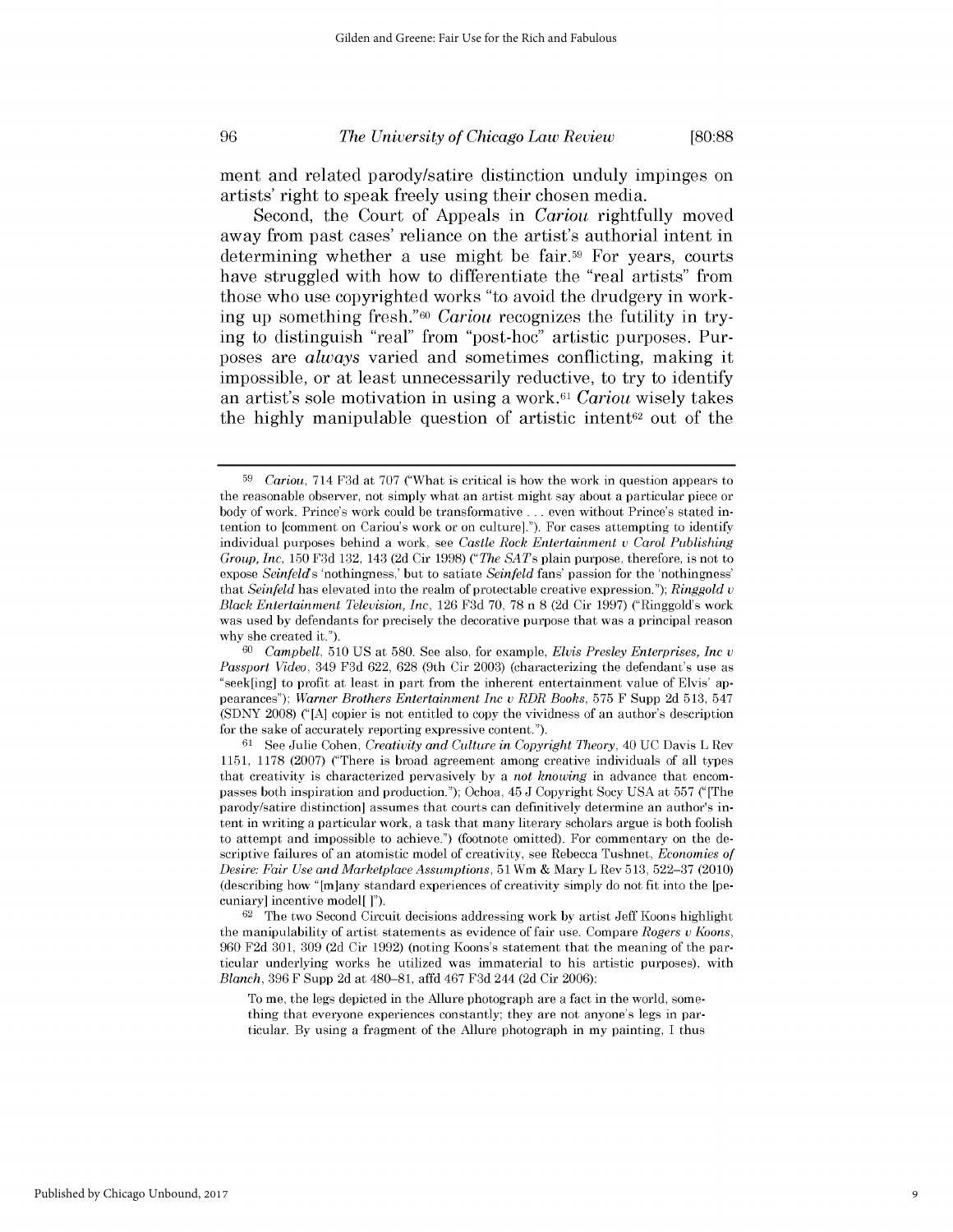picture **by** instead examining "how the artworks may 'reasona**bly** be perceived' in order to *assess* their transformative nature."63 Hopefully, judges in other circuits will take *Cariou's* cue and recognize the drawbacks of relying primarily on witness statements instead of reasonable readers' responses. <sup>64</sup>

#### B. *Cariou's* Follies

**1.** Raw vs. Cooked?

Scholars have long acknowledged that copyright law values certain creative activities over others.65 Copyright typically rewards those endeavors that map most easily onto a romanticized "pure" artist who produces a new work of authorship from a blank slate.66 Because copyright privileges "originality," copy-

**63** *Cariou,* 714 **F3d** at **707,** quoting *Campbell,* **510 US** at **582.** See also David **A.** Simon, *Reasonable Perception and Parody in Copyright Law,* 2010 Utah L Rev **779, 788** ("The need for examining whether the author sought to avoid work (i.e., cognitive laziness) is irrelevant here in the same way that it is irrelevant to determining whether an author's work is significantly 'original' to gain copyright protection.").

64 **See,** for example, Rebecca Tushnet, *Judges as Bad Reviewers: Fair Use and Epistemological Humility,* **25** L **&** Lit 20, **28 (2013)** ("[W]hen reasonable audience members could discern commentary on the original work, a court should find favored 'parody,' even when other reasonable audience members could disagree."); Laura **A.** Heymann, *Everything Is Transformative: Fair Use and Reader Response,* **31** Colum **J** L **&** Arts 445, 448 **(2007)** ("[T]he better test of whether a second work has contributed a 'new expression, meaning, or message' to the first is to turn to the reader, the one who 'holds together in a single field all the traces **by** which the written text is constituted."').

**65 See,** for example, James Boyle, *Shamans, Software and Spleens: Law and the Construction of the Information Society* **51-60** (Harvard **1996);** Madhavi Sunder, *The Invention of Traditional Knowledge,* **70** L **&** Contemp Probs **97, 100** (Spring **2007);** Sonia K. Katyal, *Semiotic Disobedience,* 84 Wash **U** L Rev 489, 497 **(2006)** ("[Intellectual property law] enables certain types of legal and illegal dissent, conferring legitimacy on some types of speech through the prism of fair use, but often excluding other types of expression from protection."); Keith Aoki, *Authors, Inventors, and Trademark Owners: Private Intellectual Property and the Public Domain Part I,* **18** Colum **J** L **&** Arts **1, 35-45 (1993).**

**66 See** Jessica Litman, *The Public Domain,* **39** Emory L **J 965, 965 (1990)** ("Our copyright law is based on the charming notion that authors create something from nothing, that works owe their origin to the authors who produce them."). See also Boyle, *Shamans, Software and Spleens* at x-xiii (cited in note **65);** Peter Jaszi, *On the Author Effect: Contemporary Copyright and Collective Creativity,* in Martha Woodmansee and Peter Jaszi, eds, *The Construction of Authorship: Textual Appropriation in Law and Literature* **29, 29** (Duke 1994).

comment upon the culture and attitudes promoted and embodied in Allure Magazine.

It's entirely possible Koons intended to comment on Blanch's photograph in a way he didn't with respect to the images used in his earlier work. But it's equally possible, and quite likely, the second time around he knew which buzzwords to reference: "transform," "message," "meaning," and the implication that he was commenting on the photo (as an instantiation of Allure's values).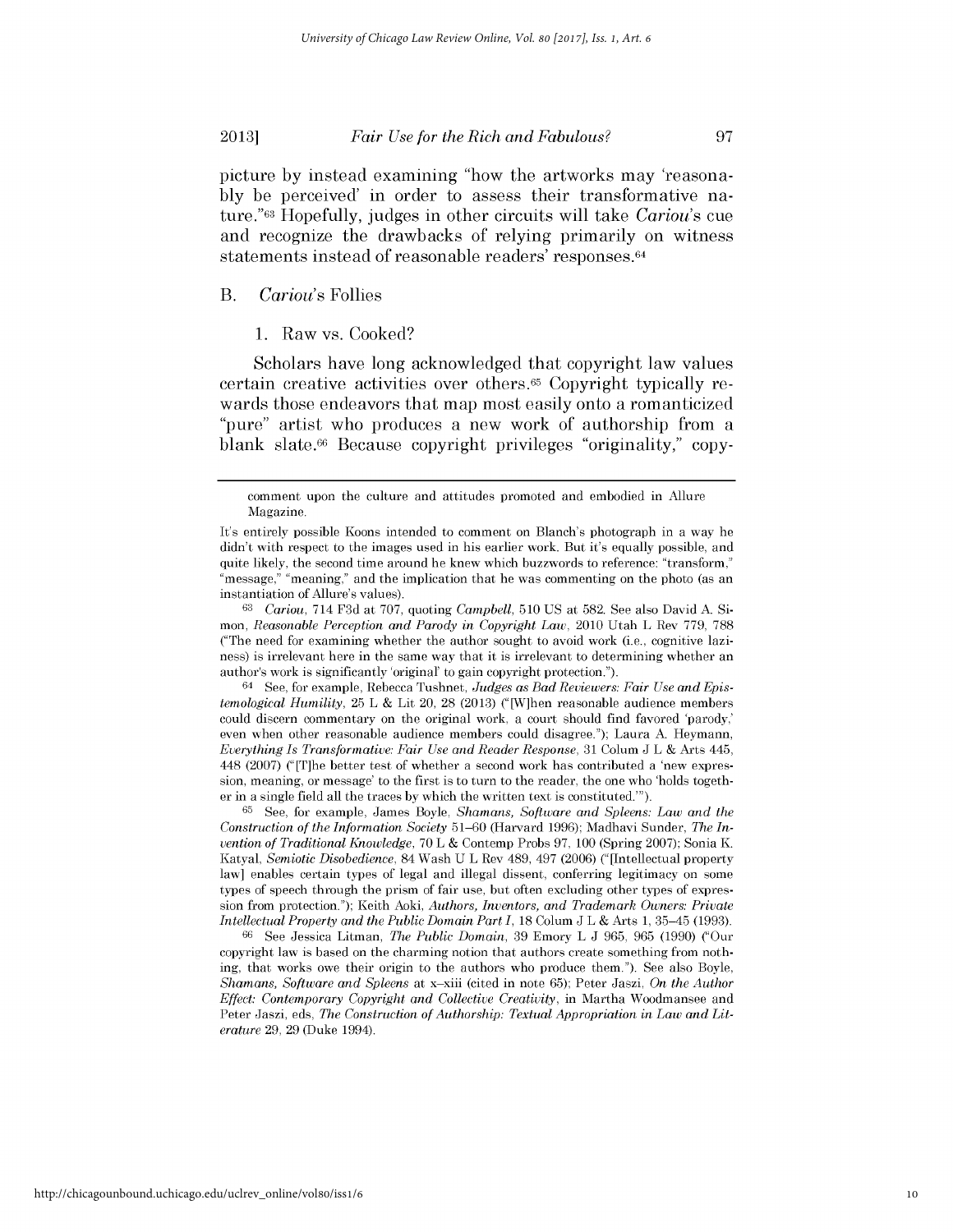right commentators often associate the resulting devaluation of downstream, "second-generation" authorship with limited fair use protections.67 But as Professor Mark Lemley has observed, "[o]ne could invoke the language of romantic authorship either to demand strong copyright protection for a first-generation author or to demand an expansive interpretation of fair use for a second-generation author who has 'transformed' a firstgeneration work."68

*Cariou and Salinger* highlight the malleability of originality and authorship rhetoric within copyright law. Plaintiff **J.D.** Salinger had a "First Amendment interest in *not* speaking" and the "right *not* to authorize derivative works" ;69 Plaintiff Patrick Cariou had no "inevitable, divine, or natural right" to absolute ownership of his creations, which are used as "raw material **[ ]...** in the creation of new information, new aesthetics, new insights and understandings." **70** Defendant Fredrik Colting's critique was "not credible"; Defendant Richard Prince's "message" didn't matter.<sup>71</sup>

It's *unclear why* the Second Circuit employed such different rhetoric to the parties in the two cases. The court in *Cariou em*phasized that a work's transformative nature is determined from the perspective of the "reasonable observer,"72 but who are these observers? Apparently they're not the scholars who testified to *60 Years's* critical character,73 but they may very well be the parade of celebrities, socialites, and famous artists the court identified at the opening of *Canal Zone.* The court emphasized that an infringer's "target audience" must be "the same as the original," and that "Prince's work appeals to an entirely differ-

**<sup>67</sup>See,** for example, Robert H. Rotstein, *Beyond Metaphor: Copyright Infringement and the Fiction of the Work,* **68** Chi Kent L Rev **725,** 794 **(1993)** ("The plaintiff s status as 'author' immediately elevates his or her position vis-à-vis the defendant, who is a mere 'user,' no matter how creative the second work may be.").

**<sup>68</sup>** Mark **A.** Lemley, Book Review, *Romantic Authorship and the Rhetoric of Property,* **75** Tex L Rev **873, 885 (1997).** See also Peter Jaszi, *On the Author Effect: Contemporary Copyright and Collective Creativity, 10* Cardozo Arts **&** Enter L **J 293,** 314 n **<sup>71</sup> (1992)** ("The dependence on Romantic ideas of 'authorship' **by** copyright law limits the availability of the 'fair use' defense **.** . . **.** The same conception of "authorship," however, has been invoked to justify 'fair use."').

**<sup>69</sup>***Salinger,* **607 F3d** at 74, **81.**

**<sup>70</sup>***Cariou,* 714 **F3d** at **705, 706.**

**<sup>71</sup>***Cariou,* 714 **F3d** at **707.**

**<sup>72</sup>Id.**

**<sup>73</sup>***See Salinger,* **607 F3d** at **72** (summarizing declarations of Professors Martha Woodmansee and Robert Spoo).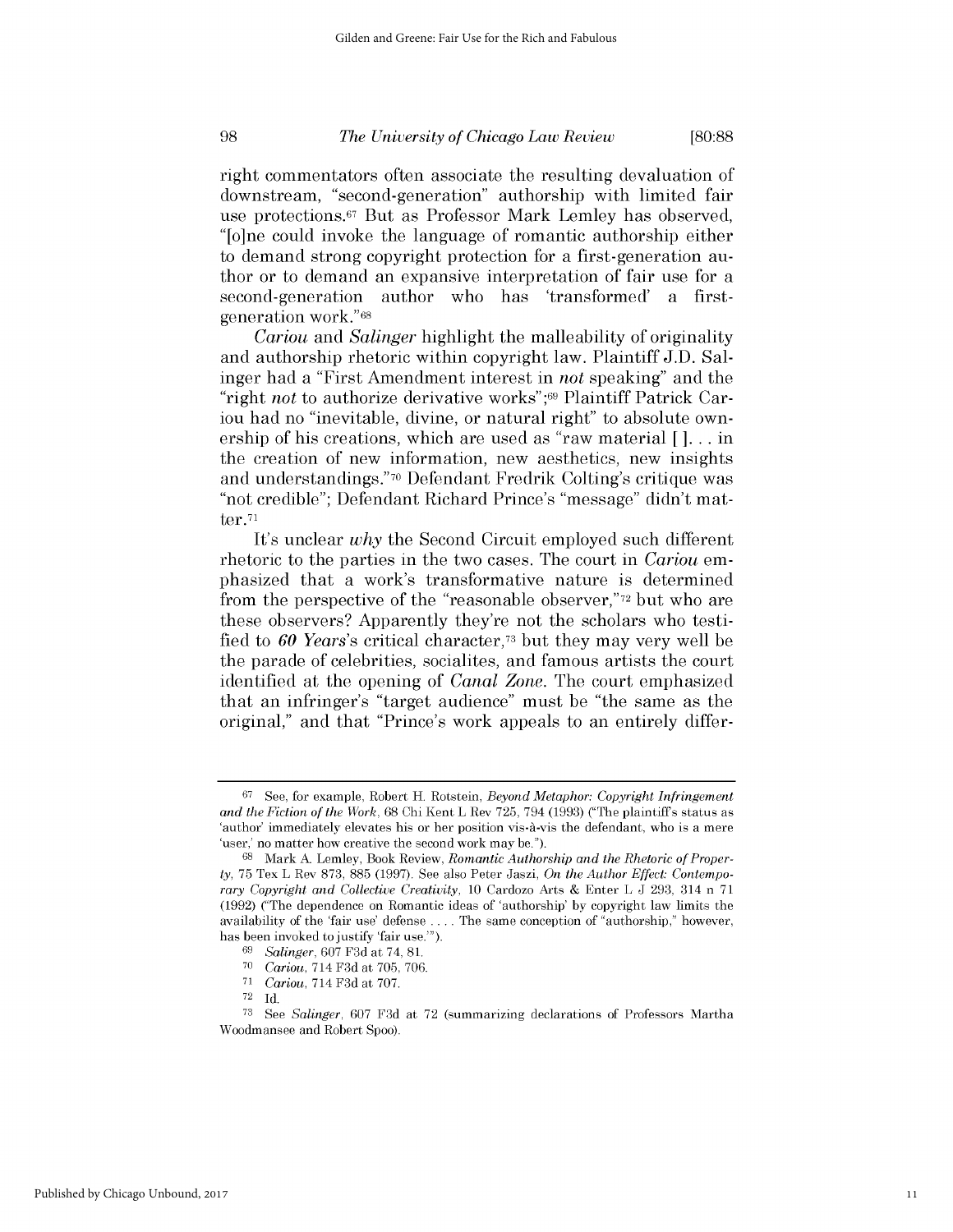ent sort of collector than Cariou's."74 But this **did** not appear to be due to a different *intended* audience-both Cariou and Prince were in discussions with New York City art gallery owners.<sup>75</sup> Instead, the difference seems to revolve around Prince's celebrity, the exclusive price tag on his work, and the Gagosian Gallery's portfolio of wealthy contacts. It might be appropriate for fair use to inquire into whether the two works appeal to "distinct and separate discursive communit[ies],"76 but what demarcates the lines between such communities?77

Professor Lawrence Lessig observed, "fair use in America simply means the right to hire a lawyer."<sup>78</sup> Cariou and Salinger suggest that wealth and fame may entitle an author not just to a robust legal defense, but also to a privileged position in harnessing copyright's rhetoric. The famous artist understandably has greater ability to influence her potential audience than the un-

The ["reasonably perceived" test] should assume that this reasonable perceiver makes an interpretation of a work in context and has a familiarity with the underlying work. Allowing a contextual analysis **by** someone familiar with the underlying work prevents the law from privileging nonminority parodies and also avoids looking to author intent.

**<sup>78</sup>**Lawrence Lessig, *Free Culture: How Big Media Used Technology and the Law to Lock Down Culture and Control Creativity* **187** (Penguin **2005).**

<sup>74</sup>*Cariou,* 714 **F3d** *at* **709.**

**<sup>75</sup> See** id at 703-04. One could, of course, define the artists' intended audiences more broadly (any art gallery or the entire consumer market) or more narrowly (Lower East Side art galleries dealing in high-concept appropriation art). As Professors Mark Lemley and Mark McKenna have written, fair use determinations are made using implicit market definitions-a court that interprets copyrights broadly will also tend to conceive of available markets broadly, and vice versa. See Mark **A.** Lemley and Mark P. McKenna, *Is Pepsi Really a Substitute for Coke? Market Definition in Antitrust and IP,* **100** Geo L **J 2055, 2074-76, 2107** (2012) (arguing that fair use should be found unless a 'market-substituting effect can be traced to the protectable elements of the copyrighted work"). Parsing the market **by** class and income seems theoretically sensible but for the problematic distributional consequences.

**<sup>76</sup>**Heymann, **31** Colum **J** L **&** Arts at *449* (cited in note 64).

**<sup>77</sup>**Professor Rebecca Tushnet notes that an audience-focused approach to fair use might transfer existing problems with judges making aesthetic judgments into problems "defining who counts as a 'reasonable' audience member." Tushnet, **25** L **&** Lit at **29** (cited in note 64). She suggests looking to the existence of "communities of practice," including "appropriation artists, vidders, or others" to help determine "that such audiences are both reasonable and real." **Id.** In our view, this practice-oriented analysis might avoid some of the problematic socioeconomic implications and effects of *Cariou's* marketoriented approach and also recognize Colting's "critical intervention" into ongoing debates about Holden Caulfield and **J.D.** Salinger. **Id** at **26.** In other words, although *the artist whose work is at issue* should not be the definitive guide to how others perceive-or should perceive-her work, the knowledge and experience of other artists can provide valuable context for the fair use inquiry. See Simon, 2010 Utah L Rev at **805** (cited in note **63):**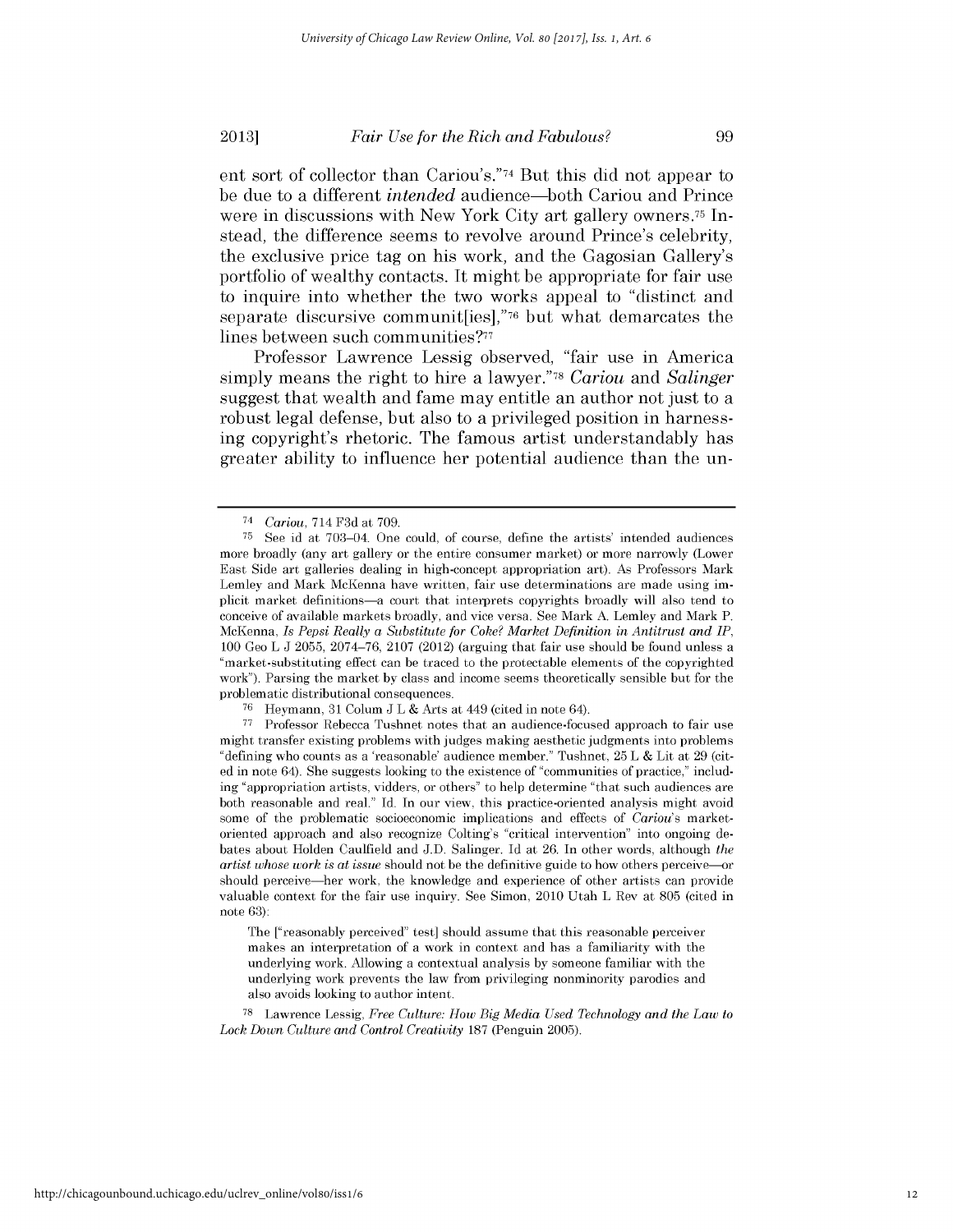known artist,79 but the "reasonably perceived" transformative use that results does not happen in isolation. Originality in copyright depends on a plentiful supply of source material,<sup>80</sup> and regardless of whether the sources are facts, ideas, the "public domain," or copyrighted works, the "raw material" designation has the potential to fall disproportionately on less-affluent creators and laborers.81 The divide between the protected and appropriable domains of copyright is porous and manipulable,<sup>82</sup> and these qualities generally inure to the benefit of those with the resources to mine, appropriate, and exploit the raw materials of creation.<sup>83</sup> Cariou and Salinger remind us that this dynamic can occur on either side of the "v."

To the extent *Cariou* implicitly acknowledges the intertextual nature of all creative works, it *is* a welcome shift in the purely author-focused jurisprudence that precedes it. But the vast majority of creators who wish to engage with and reuse copyrighted works may not share the circumstances that gave rise to this doctrinal shift. **If** fair use is to be a "speechprotective" safeguard,84 it certainly must develop a richer understanding and vocabulary for creative inspiration. But maintain-

**<sup>79</sup> See** Heymann, **31** Colum **J** L **&** Arts at 450 (cited in note 64) ("An implicit statement **by** Andy Warhol that 'this soup can is art' is likely to be reflected among readers to a greater extent than a similar statement **by** an unknown artist.").

**<sup>80</sup>**See, for example, Litman, **39** Emory L **J** at **968** (cited in note **66)** ("The public domain should be understood not as the realm of material that is undeserving of protection, but as a device that permits the rest of the system to work **by** leaving the raw material of authorship available for authors to use.").

**<sup>81</sup>** See Sunder, **70** L **&** Contemp Probs at **107** (cited in note **65)** (arguing that fortifying the boundary between "authors and raw materials **...** has the perverse effect of congealing poor people's knowledge as the *object* of property, the raw material from which real intellectual property is derived").

**<sup>82</sup>**See Julie Cohen, *Copyright, Commodification, and Culture: Locating the Public Domain,* in L. Guibault and P.B. Hugenholtz, eds, *The Future of the Public Domain* 121, **157 (2006)** ("[P]artially or differently public without the correlative partially or different**ly** private is a *non sequitur.");* Anupam Chander and Madhavi Sunder, *The Romance of the Public Domain,* **92** Cal L Rev **1331, 1339** (2004) ("Private property and the public domain are paired together in a perpetual dance.").

**<sup>83</sup>**See Dan L. Burk, *Feminism and Dualism in Intellectual Property,* **15** Am **U J** Gender Soc Pol **&** L **183,** 202 **(2006)** ("It may be those entities already endowed with the greatest resources that are best positioned to take advantage of such freely available resources."). See also Chander and Sunder, **92** Cal L Rev at 1343 (cited in note **82)** ("[T]he public domain is essential to our private property system because it offers a sphere of free works upon which capitalists can draw without either seeking consent or drawing liability."); Aoki, **18** Colum **J** L **&** Arts at 39-40 (cited in note **65)** (observing that treating "alternate types of cultural production" as "sources" for original authorship sets up these cultural productions "for over-exploitation and eventual depletion or destruction").

<sup>84</sup>**See** *Eldred* v *Ashcroft,* **537 US 186, 219-20 (2003).**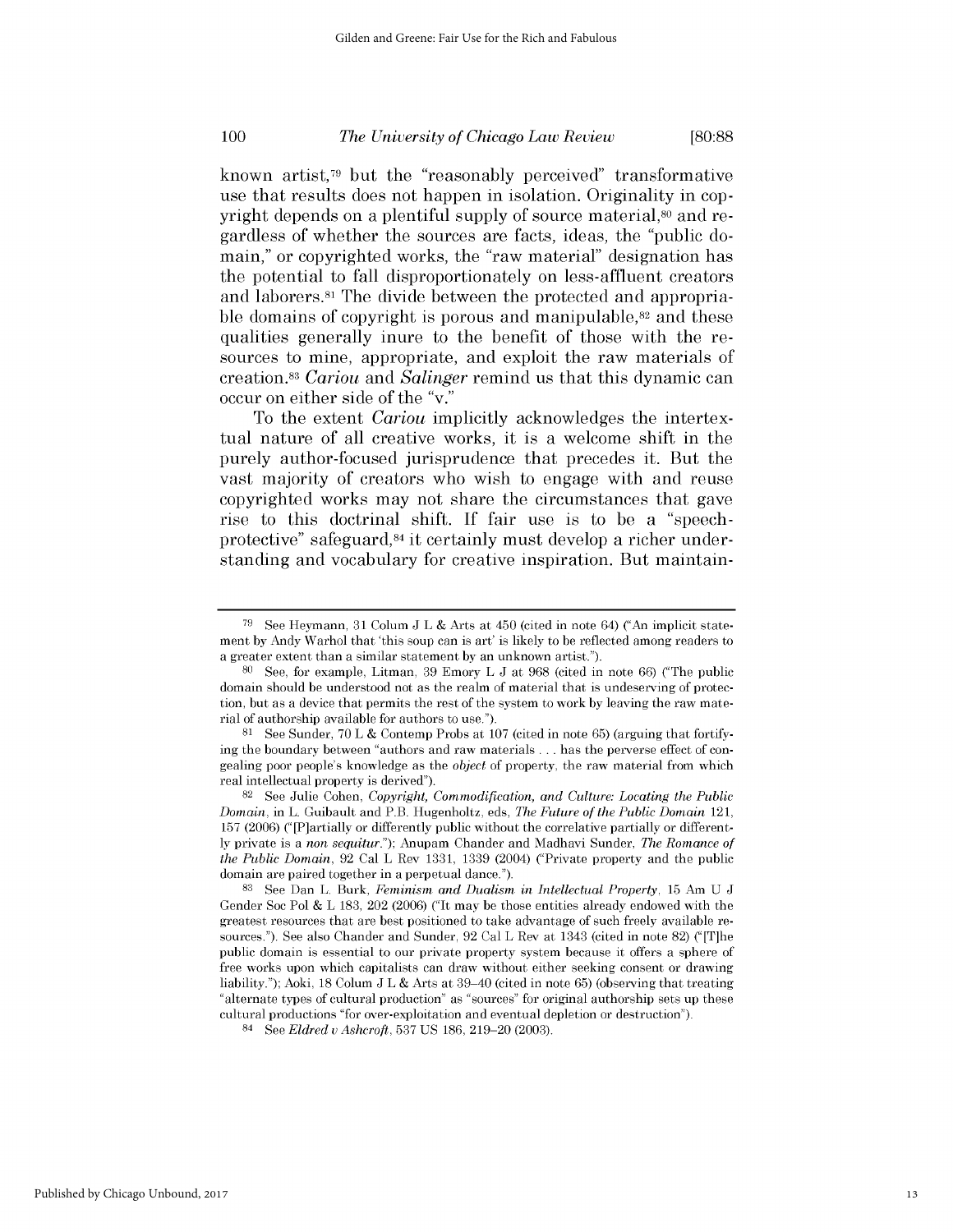ing a conceptual wedge between "raw" and "cooked" culture is a highly problematic way of doing so.<sup>85</sup> *Cariou* makes fair use fairer for some, but there's a real *risk its* virtues won't be available to all.<sup>86</sup>

## 2. **High** vs. Low?

These distributional concerns are not unique to *Cariou* and *Salinger.* Although the trend isn't universal,<sup>87</sup> conventionally popular litigants do tend to win in fair use case law.88 *Catcher in the Rye* and Salinger are beloved hallmarks of American litera-

*Comedy III Productions, Inc, v Gary Saderup, Inc,* 21 **P3d 797, 811** (Cal 2001) (citation and footnote omitted).

**<sup>85</sup>See** Sunder, **70** L **&** Contemp Probs at **107** (cited in note **65).** For commentary on the hierarchies perpetuated **by** distinctions between raw/cooked and nature/culture, see Sherry B. Ortner, *Is Female to Male as Nature Is to Culture,* in Michelle Zimbalist Rosaldo and Louise Lamphere, eds, *Women, Culture, and Society* **67, 80** (Stanford 1974) (observing that the transformation from raw to cooked is associated with transition from nature to culture and that women typically appear "to have stronger and more direct connections with nature"); Carol MacCormack and Marilyn Strathern, eds, *Nature, Culture and Gender* (Cambridge **1980).**

**<sup>86</sup>**This problem isn't limited solely to copyright, but extends to other analogous rights as well. For example, the California Supreme Court, in a major case involving that state's right-of-publicity statute, held that lithographs and charcoal drawings featuring the Three Stooges violated rights in the Stooges' personae. It noted, however:

<sup>[</sup>W]e do not hold that all reproductions of celebrity portraits are unprotected **by** the First Amendment. The silkscreens of Andy Warhol, for example, have as their subjects the images of such celebrities as Marilyn Monroe, Elizabeth Taylor, and Elvis Presley. Through distortion and the careful manipulation of context, Warhol was able to convey a message that went beyond the commercial exploitation of celebrity images and became a form of ironic social comment on the dehumanization of celebrity itself. Such expression may well be entitled to First Amendment protection.

**<sup>87</sup>See,** for example, Rogers, **960 F2d** at **301.**

**<sup>88</sup>** See Matthew Sag, *Predicting Fair Use,* **73** Ohio St L **J** 47, **78** (2011) (summarizing empirical data and noting a persistent "overdog effect in relation to fair use litigation"). See also, for example, *Brownmark Films, LLC v Comedy Partners,* **682 F3d 687, 692** (7th Cir 2012) (holding recreation of the viral video "What What (In the Butt)" in an episode of South Park to be "an obvious case of fair use"); *Bourne Co v Twentieth Century Fox Film Corp,* **602** F Supp **2d** 499, **511 (SDNY 2009)** (holding that use of the song "When You Wish Upon a Star" **by** the television show *Family Guy* qualified as fair use); *Warner Brothers Entertainment,* **575** F Supp **2d** at **513** (rejecting a fair use defense for use **of J.K.** Rowling's copyrighted works in a Harry Potter encyclopedia). **By** contrast, artists operating in comparatively marginalized art forms often lose. For example, in *Morris v Guetta* a district court found street artist Mr. Brainwash's creative labor to pale in comparison to the value provided **by** the photograph of Sid Vicious he used as source material. *Morris,* **2013** WL 440127, **\*8 (CD** Cal) ("The Photograph is a picture of Sid Vicious making a distinct facial expression. Defendants' works are of Sid Vicious making that same expression. . . **.** Defendants' works remain at their core pictures of Sid Vicious.").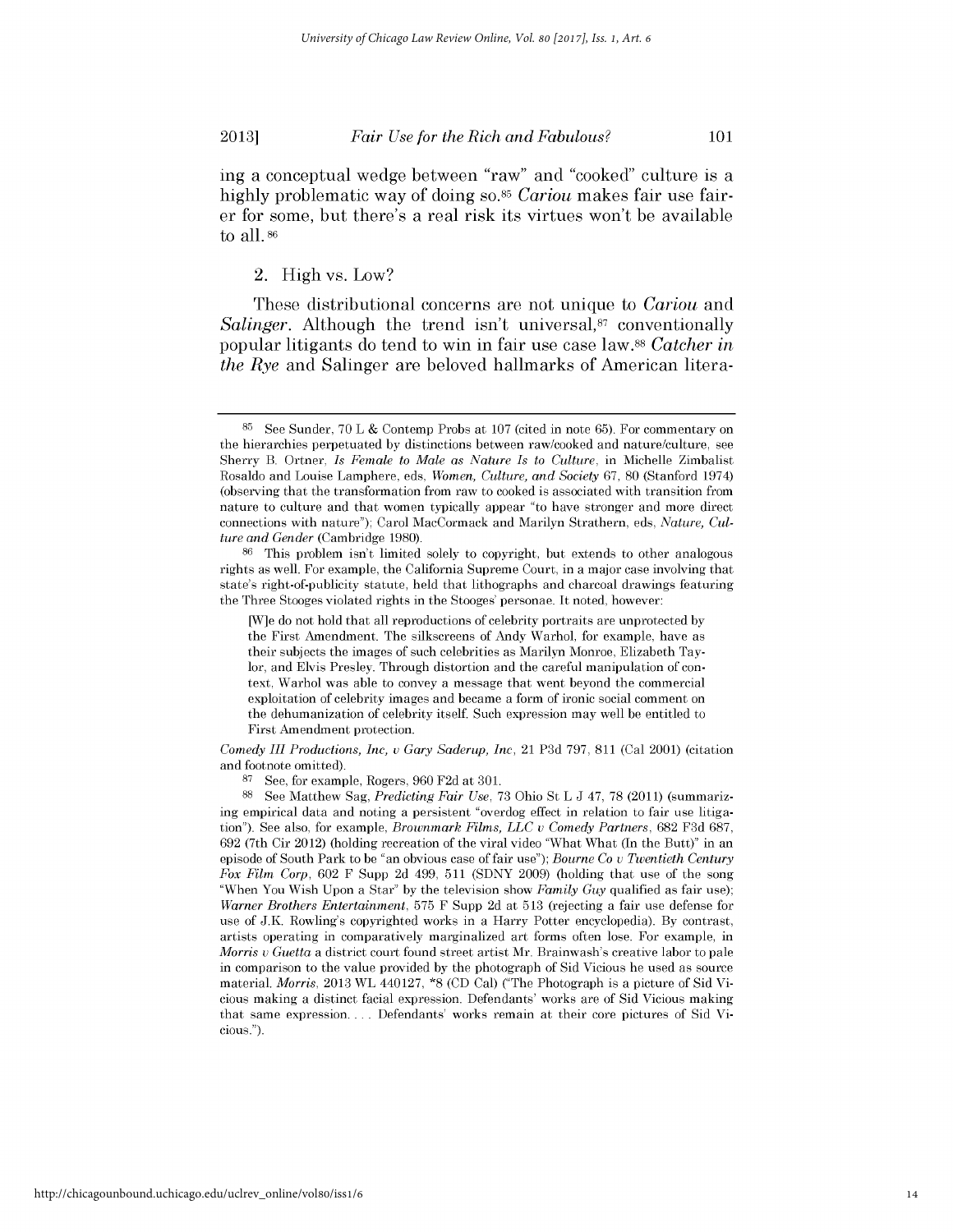ture, and Colting's novel is seen as a simple retread;<sup>89</sup> Cariou's pictures, which nobody seems to like all that much,<sup> $90$ </sup> are grist for Prince's high-concept art mill.91 Jeff Koons's work was unfair when he was exhibiting at relatively small galleries, but he wins fair use arguments once he makes it to the Museum of Modern Art (MoMA)<sup>92</sup> and the Met,<sup>93</sup> at last firmly legitimated by contemporary society.

The problem largely appears to be one of framing.94 We unconsciously categorize the things to which we relate and accord respect to those things that fit within the categories we deem respectable.<sup>95</sup> Colting's book isn't the real thing—it "comes across" as fan fiction" with "none of the edginess that still oozes from *The Catcher in the Rye."96 It's* not "art" so it's not fair. Although appropriation art **by** Koons and Prince took a long time to gain

**<sup>92</sup>**See Jeff Koons, *The Collection,* Museum of Modern Art **(2013),** online at http://www.moma.org/collection/artist.php?artist\_id=6622 (visited June 25, 2013) (listing Koons's works in MoMA's permanent collection).

**<sup>89</sup> See** *Salinger,* 641 F Supp **2d** at **258** (noting that Colting's criticisms were "thoroughly depicted and apparent in Salinger's own narrative about Caulfield").

*<sup>90</sup>Cariou,* 714 **F3d** at **699** (noting Cariou had earned only **\$8,000** from *Yes, Rasta* and sold only four prints to personal acquaintances).

**<sup>91</sup>**We are careful, however, to note the five works the Second Circuit remanded to the district court for further review. Regardless, we agree with Judge Wallace, who argued in a partial concurrence that he couldn't understand how the majority could "confidently" distinguish between the five remanded works and the rest. See id at **713** (Wallace concurring in part and dissenting in part).

**<sup>93</sup>**See Ken Johnson, *A Panoramic Backdrop for Meaning and Mischief,* NY Times **E5** (Apr 22, **2008)** (describing a Koons exhibit on the roof of the Metropolitan Museum of *Art).*

See Erving Goffman, *Frame Analysis: An Essay on the Organization of Experience* **21-26** (Northeastern 1974); **E.H.** Gombrich, *The Sense of Order: A Study in the Psychology of Decorative Art* **17-18** (Cornell **1980).** See also Daniel Miller, *Stuff* 49-50 (Polity 2010) (tying together Professors Goffman's and Gombrich's analyses in describing material culture).

**<sup>95</sup> See** Miller, *Stuff* at 49 (cited in note 94) **("A** more radical version of Gombrich's thesis could argue that art itself exists only in as much as frames, such as art galleries or the category of *art* itself, ensure that we pay particular respect, or pay particular money, for that which is contained within [particular] frames."). See also *Grand Upright Music Limited v Warner Brothers Records Inc,* **780** F Supp **182, 183 (SDNY 1991)** (observing that in the context of digital sampling, "[t]hou shalt not steal").

**<sup>96</sup>**Richard Davies, *Review of* **60** Years Later: Coming Through the Rye (AbeBooks), online at http://www.abebooks.com/books/coming-through-catcher-rye/

<sup>60-</sup>years-later.shtml (visited June **25, 2013). By** contrast, in *Morris,* street art like Mr. Brainwash's doesn't yet neatly fit society's preconception of "art," so judges characterize it as unfair; it's not creative, it's not provocative-it's theft. See *Morris,* **2013** WL 440127 at **\*8.** See also *Friedman v Guetta,* 2011 WL **3510890 (CD** Cal). But see Brian Chidester, *The Unstoppable Ascendency of Street Art,* The American Prospect (May **30, 2013),** online at http://prospect.org/article/love-letters-wall (visited June **25, 2013)** (describing the increasing acceptance of street art **by** "the establishment").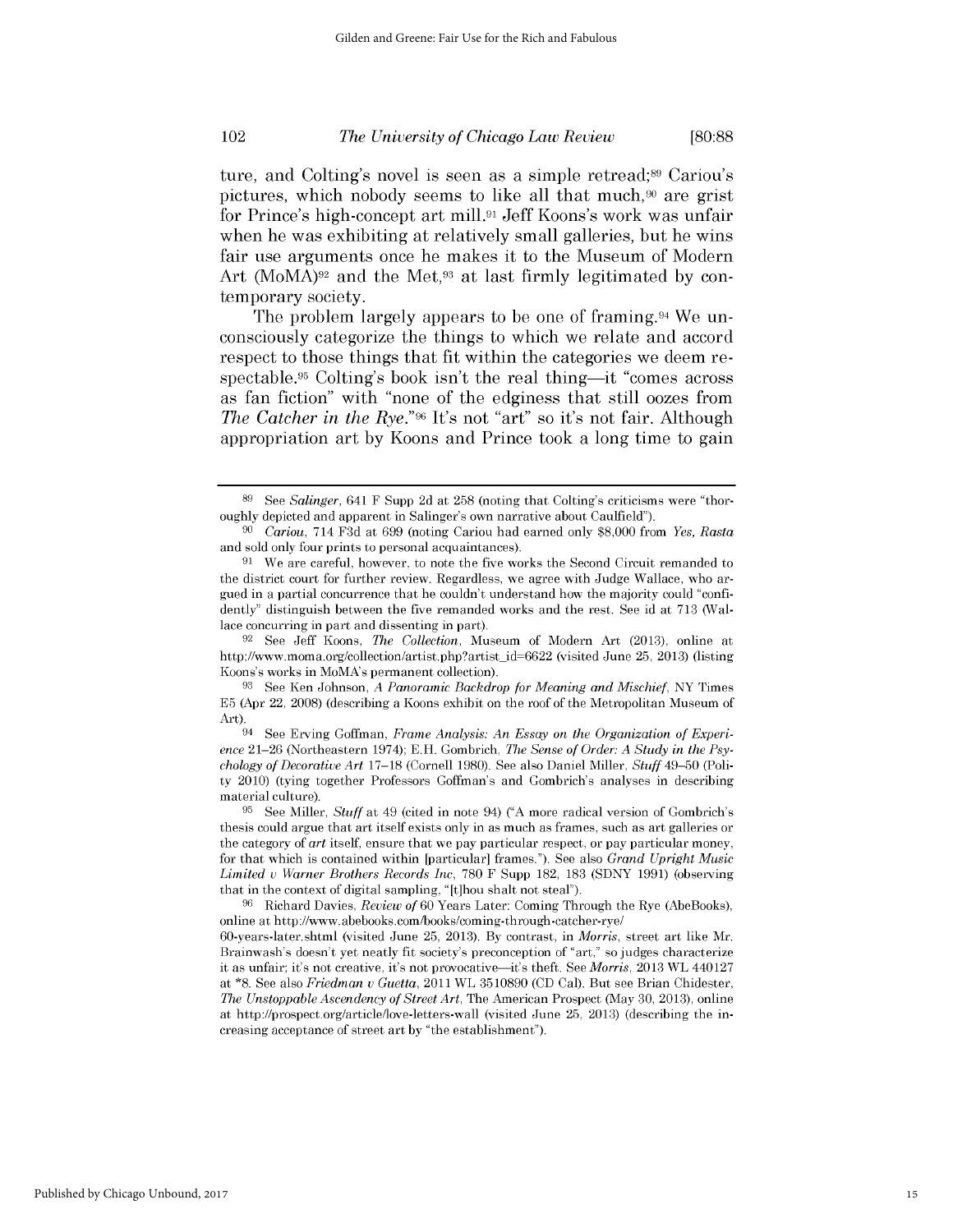be fair.

wide cultural acceptance, it now fits quite firmly within general understandings of contemporary art. And therefore it's held to

While this type of framing is to some extent inevitable, we at least hope future judges will step back and recognize the subjectivity inherent in distinguishing different genres of creative activity. As Justice Oliver Wendell Holmes famously wrote in *Bleistein v Donaldson Lithographing Co:97*

It would be a dangerous undertaking for persons trained on**ly** to the law to constitute themselves final judges of the worth of pictorial illustrations, outside of the narrowest and most obvious limits. At the one extreme some works of genius would be sure to miss appreciation. Their very novelty would make them repulsive until the public had learned the new language in which their author spoke. It may be more than doubted, for instance, whether the etchings of Goya or the paintings of Manet would have been sure of protection when seen for the first time. At the other end, copyright would be denied to pictures which appealed to a public less educated than the judge.98

Although Justice Holmes was referring to threshold determinations of copyrightability, *Cariou and Salinger* show that judging aesthetic value on the back end through fair use carries many of the same risks as doing so on the front end.99 Given that aesthetic value judgments in copyright cases are to some extent inevitable, 100 copyright law must better account for the cultural divisions created, or at least reified, **by** such judgments.

#### **CONCLUSION**

The Second Circuit observed in **1992** that "there would be no practicable boundary to the fair use defense" **if** the copied work was not "at least, in part, an object of the parody" or **if** infringement "could be justified as fair use solely on the basis of the infringer's claim to a higher or different artistic use."101 In its recent decision in *Cariou,* the Second Circuit appears to have

**<sup>97</sup> 188 US 239 (1903).**

**<sup>98</sup> Id** at **251-52 (1903).** See also id at **251.**

**<sup>99</sup>**Consider Keller and Tushnet, 94 Trademark Rep at **987-88** (cited in note **50).**

**<sup>100</sup>** See generally, for example, Amy B. Cohen, *Copyright Law and the Myth of Objectivity: The Idea-Expression Dichotomy and the Inevitability of Artistic Value Judgments,* **66** Ind L **J 175 (1990).**

*<sup>101</sup>Rogers u Koons,* **960 F2d 301, 310 (2d** Cir **1992).**